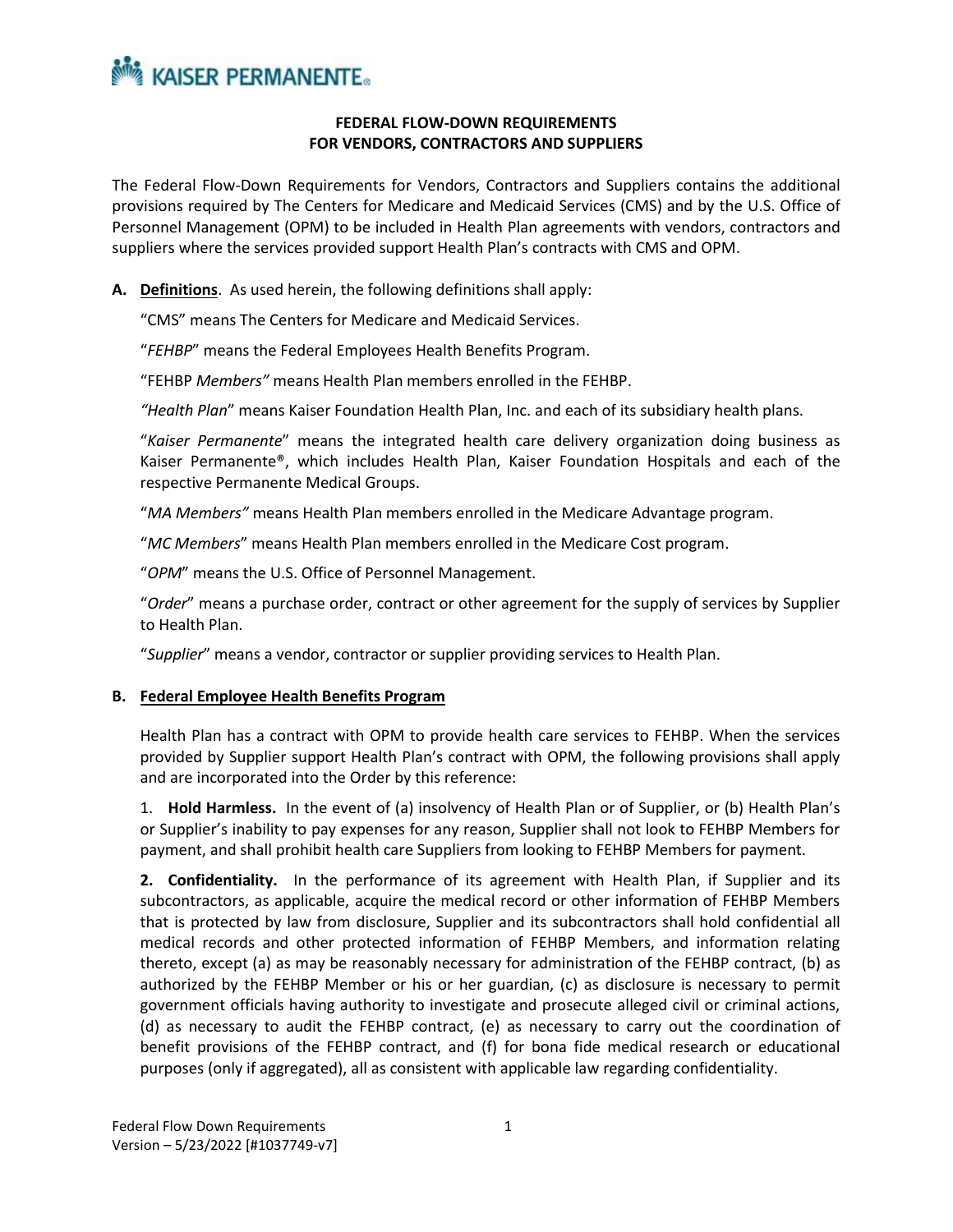**3. Maintenance and Audit of Records.** OPM and other government officials have the right to inspect and evaluate the work performed or being performed under the FEHBP contract, records involving work or transactions related to the FEHBP contract, and the premises where the work is being performed, at all reasonable times and in a manner that will not unduly delay the work. If government officials or their authorized representatives request access, inspection or evaluation of such Supplier records or premises, Supplier shall cooperate by providing access to records and facilities until six years after final payment or settlement under the FEHBP contract.

**4. Other Reports and Records.** Supplier and its subcontractors, as applicable, shall furnish statistical reports and other reports as may be requested by Health Plan to fulfill statistical reporting obligations under the FEHBP contracts.

**5. Notice of Significant Events.** Supplier agrees to notify Health Plan of any Significant Event within seven business days after the Supplier becomes aware of it. A "Significant Event" is any occurrence or anticipated occurrence that might reasonably be expected to have a material effect upon Supplier's ability to meet its obligations under the Agreement.

**6. Compliance.** Supplier and Health Plan shall comply with the Health Care Consumer Bill of Rights (at [http://www.opm.gov/insure/archive/health/cbrr.htm\)](http://www.opm.gov/insure/archive/health/cbrr.htm), as amended from time to time, which addresses Members' ability to participate fully in treatment decisions, respecting Members' rights (including nondiscrimination), and protecting Members' privacy. Supplier shall not employ or contract with any Suppliers that provide Services to FEHBP Members and have been debarred, suspended or proposed for debarment by the federal government during the term of the Agreement. Health Plan shall not be liable for payment to Supplier for services rendered by a Supplier debarred, excluded or suspended from participation in any federal program. This constitutes notice that Supplier may be subject to the requirements of FAR 52.209-6 - Protecting the Government's Interest When Subcontracting with Contractors Debarred, Suspended or Proposed for Debarment (JUNE 2020).

#### **7. Covid-19 Safety Protocols.** ENSURING ADEQUATE COVID-19 SAFETY PROTOCOLS FOR FEDERAL CONTRACTORS (JAN 2022) (DEVIATION)

(a) Definition. As used in this clause – United States or its outlying areas means—

(1) The fifty States;

- (2) The District of Columbia;
- (3) The commonwealths of Puerto Rico and the Northern Mariana Islands;
- (4) The territories of American Samoa, Guam, and the United States Virgin Islands; and

(5) The minor outlying islands of Baker Island, Howland Island, Jarvis Island, Johnston Atoll, Kingman Reef, Midway Islands, Navassa Island, Palmyra Atoll, and Wake Atoll.

(b) Authority. This clause implements Executive Order 14042, Ensuring Adequate COVID Safety Protocols for Federal Contractors, dated September 9, 2021 (published in the Federal Register on September 14, 2021, 86 FR 50985).

(c) Compliance. The Contractor shall comply with all guidance, including guidance conveyed through Frequently Asked Questions, as amended during the performance of this contract, for contractor or subcontractor workplace locations published by the Safer Federal Workforce Task Force (Task Force Guidance) at https:/www.saferfederalworkforce.gov/contractors/.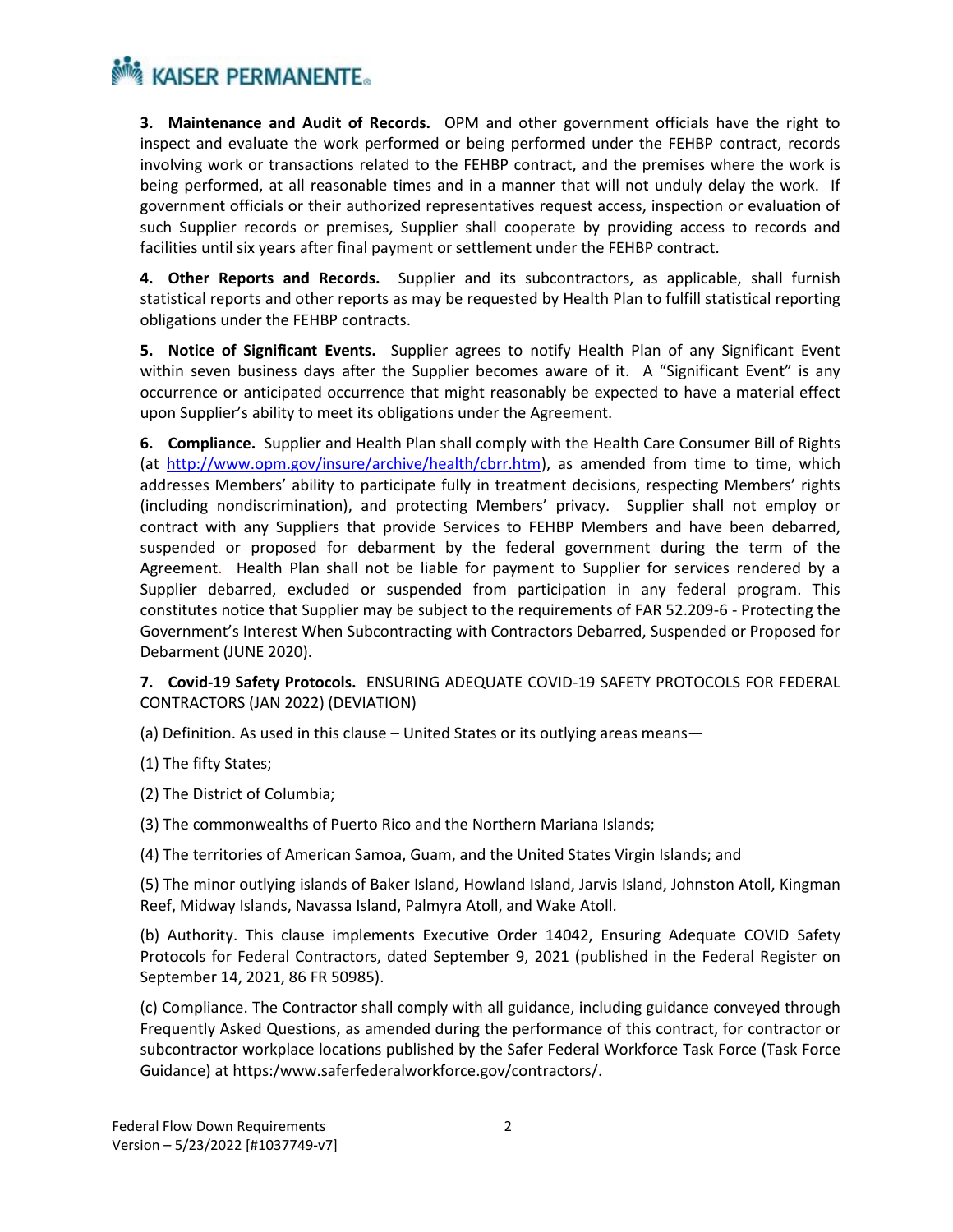(d) Subcontracts. The Contractor shall include the substance of this clause, including this paragraph (d), in subcontracts at any tier that exceed the simplified acquisition threshold, as defined in Federal Acquisition Regulation 2.101 on the date of subcontract award, and are for services, including construction, performed in whole or in part within the United States or its outlying areas.

#### **8. Equal Opportunity and Affirmative Action**

(a) Health Plan is subject to various federal laws, executive orders and regulations regarding equal opportunity and affirmative action. This Section constitutes notice that Supplier may be subject to the following Federal Acquisition Regulations (each a "FAR") at 48 CFR Part 52 and theOffice of Federal Contract Compliance Regulations at 41 CFR Part 60, as amended from time to time, which are incorporated herein by reference: (i) FAR 52.222-26 - Equal Opportunity (SEP 2016) and 41 CFR 60.1.4(a); (ii) FAR 52.222‐35 Equal Opportunity for Veterans (JUN 2020) and 41 CFR 60‐300.5(a); (iii) FAR 52.222‐36 – Equal Opportunity for Workers with Disabilities (JUNE 2020) and 41 CFR 60‐741.5(a); (iv) FAR 52.222‐37 – Employment Reports on Veterans (JUN 2020); and (v) FAR 52.222‐21 – Prohibition of Segregated Facilities (APR 2015) and 41 CFR 60‐1.8, which provide (and are required to be stated in bold print): "**This contractor and subcontractor shall abide by the requirements of 41 CFR 60-300.5(a) and 60-741.5(a). These regulations prohibit discrimination against qualified individuals on the basis of protected veteran status or disability, and require affirmative action by covered prime contractors and subcontractors to employ and advance in employment qualified protected veterans and qualified individuals with disabilities."** In addition, Executive Order 11246 regarding nondiscrimination in employment decisions, as amended by Executive Order 13665 regarding non-retaliation for disclosure of compensation information, and Executive Order 13496 (codified at 29 CFR Part 471, Appendix A to Subpart A) concerning the obligations of federal contractors and subcontractors to provide notice to employees about their rights under Federal labor laws shall be incorporated herein by reference. As part of Health Plan's efforts to comply with these requirements, Health Plan has developed and implemented equal employment opportunity and affirmative action policies and programs designed to ensure that all qualified applicants and employees are treated without regard to such factors as race, color, religion, sex, sexual orientation, gender identify, national origin, disability, veteran status, or any other reason prohibited by law. As one of Health Plan's subcontractors, Health Plan requests that Supplier take appropriate action, as necessary, to support Health Plan's commitment to these requirements, as required by 41 CFR  $60-300.44(f)(1)(ii)$  and  $60-300.44(f)(1)(iii)$ 741.44(f)(1)(ii).

(b) This Section This Section constitutes notice that Supplier may be subject to additional FARs, as amended from time to time, which are incorporated herein by reference: (a) FAR 52.203‐7 – Anti‐Kickback Procedures (JUN 2020); (b) FAR 52.222‐4 – Contract Work Hours and Safety Standards Act – Overtime Compensation (MAY 2018); (c) FAR 52.203‐12 – Limitation on Payments to Influence Certain Federal Transactions (JUN 2020); (d) FAR 52.227-1 -Authorization and Consent (JUN 2020); (e) FAR 52.227-2 - Notice and Assistance Regarding Patent and Copyright Infringement (JUN 2020); (f) FAR 52.203-13 - Contractor Code of Business Ethics and Conduct (JUN 2020); (g) FAR 52.222‐54 ‐ Employment Eligibility Verification (OCT 2015); (h) FAR 52.223‐18 – Encouraging Contractor Policies to Ban Text Messaging While Driving (JUN 2020); (i) FAR 52.203‐17 – Contractor Employee Whistleblower Rights and Requirement to Inform Employees of Whistleblower Rights (JUN 2020); (j) FAR 52.222-50 – Combatting Trafficking in Persons (OCT 2020); and (k) FAR 52.204‐21 – Basic Safeguarding of Covered Contractor Information Systems (JUN 2016); (l) FAR 52.203‐19 Prohibition on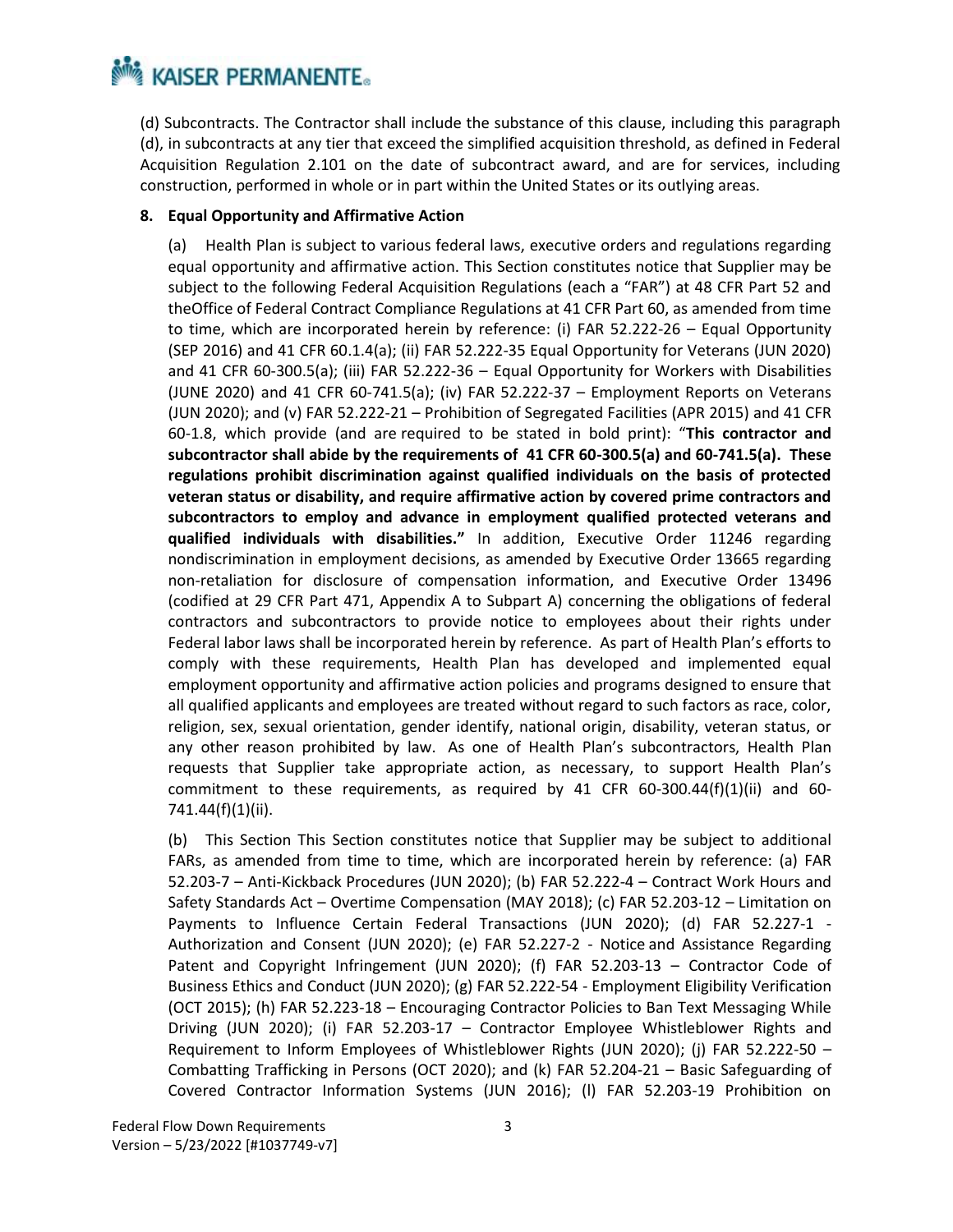

Requiring Certain Internal Confidentiality Agreements or Statements (JAN 2017); (m) FAR 52.204-23 Prohibition on Contracting for Hardware, Software, and Services Developed or Provided by Kaspersky Lab and Other Covered Entities (JUL 2018), and (n) FAR 52.204‐25 Prohibition on Contracting for Certain Telecommunications and Video Surveillance Services or Equipment (AUG 2020).

(c) If Supplier is not otherwise subject to compliance with the laws and executive orders specified in this Section 7, the inclusion of this Section 7 shall not be deemed to impose such requirements upon Supplier.

#### **C. Medicare Advantage Program**

Health Plan has a Medicare Advantage Organization contract with CMS. When the services provided by Supplier support Health Plan's Medicare Advantage Organization contract with CMS, the following provisions shall apply and are incorporated into the Order by this reference:

**1. Maintenance and Audit of Records**. Supplier will maintain, and make available to Health Plan, the Department of Health and Human Services (HHS), the Comptroller General, or their designees, for audit, evaluation, collection and inspection any relevant books, contracts, documents, papers, records, and computer or other electronic systems, including but not limited to medical records and patient care documentation, as applicable, related to Health Plan's CMS contract for ten (10) years from the final date of the Agreement or from the date of completion of any audit, whichever is longer, or longer if so required by CMS. HHS, the Comptroller General, or their designees have the right to audit, evaluate, collect, and inspect any such records directly from Supplier. For records subject to review, except in exceptional circumstances, CMS will provide notification to Health Plan that a direct request for information has been initiated.

**2. Supplier Performance and Reporting**. Supplier will provide services to Health Plan in accordance with the requirements in the Agreement. Supplier acknowledges that Health Plan is ultimately responsible to CMS for complying with the terms of its contract with CMS and for providing oversight in the administration of the Medicare program as to its members. At the request of Health Plan, Supplier will certify the accuracy, completeness and truthfulness of data requested by Health Plan or CMS regarding Supplier's performance of services under the Agreement that will enable Health Plan to comply with the requirements of its contract with CMS. At the request of Health Plan, Supplier will provide reliable and complete records, data and certifications as required by Health Plan or CMS to verify that Supplier's obligations under the Agreement have been met. Upon request, Supplier will make such information available to Health Plan and other state and federal governmental agencies and accrediting organizations.

**3. Compliance with Medicare Laws and Additional Contract Terms.** Services or other activities performed by Supplier and any subcontractors must be consistent and comply with Health Plan's contract with CMS. Supplier will comply with all applicable Medicare laws, regulations and CMS instructions as well as additional terms and conditions that CMS imposes on Health Plan, as amended from time to time.

**4. Delegations and Subcontracting.** Supplier will not subcontract or delegate to a third party any part of the services provided to Health Plan under the Agreement without Health Plan's prior written consent. If Health Plan consents to such delegation or subcontracting, Supplier will provide periodic and other reports as reasonably required by Health Plan to comply with the Medicare Advantage Program. Health Plan reserves the right to revoke such delegation for inadequate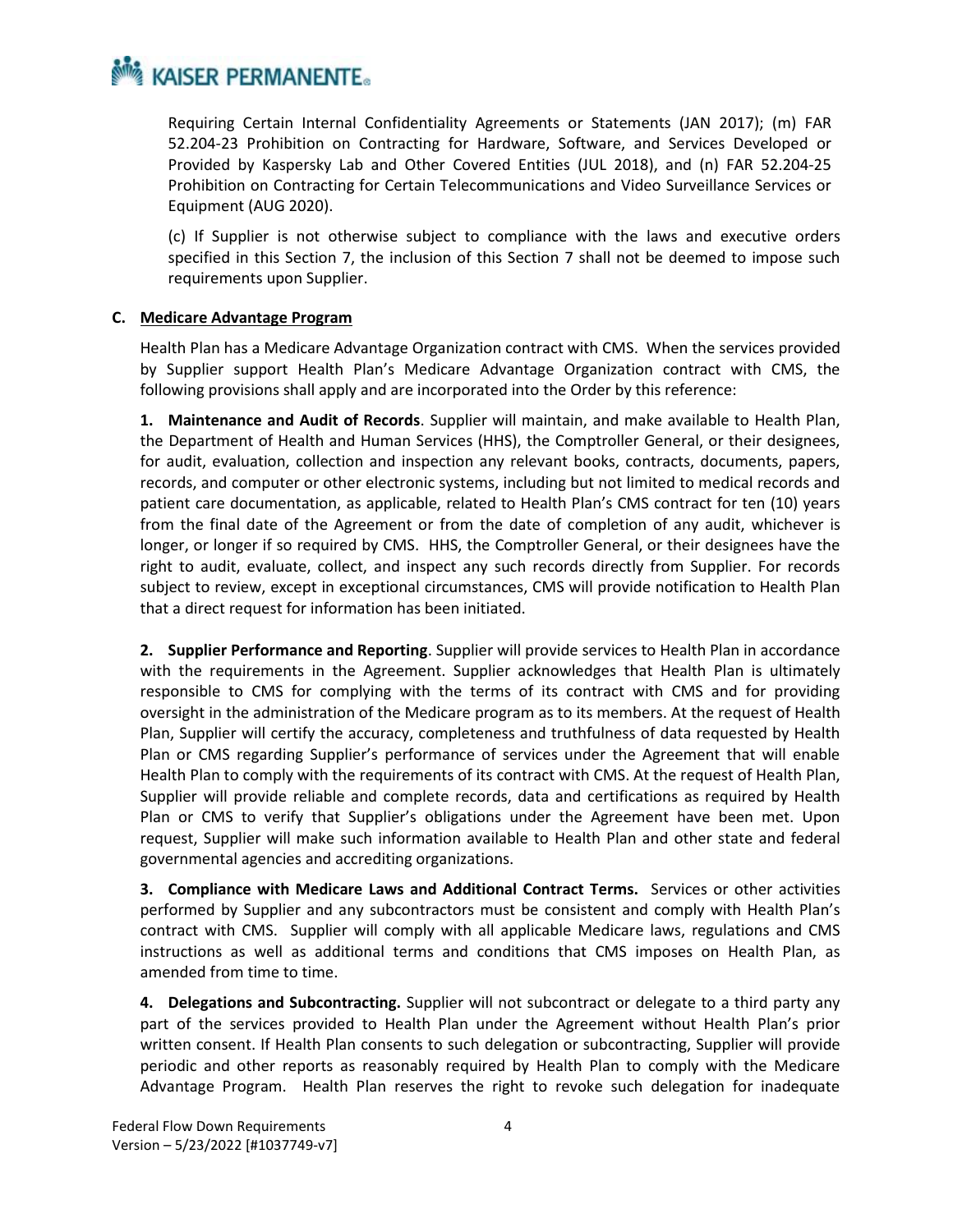performance pursuant to Section 5 below. Unless Supplier obtains prior, written approval from Health Plan, it shall neither perform functions offshore nor delegate functions offshore. With respect to any offshoring approved by Health Plan, Supplier must demonstrate compliance with CMS and Health Plan requirements, including promptly providing information necessary to support CMS reporting requirements.

**5. Termination and Right to Revoke.** In addition to the termination rights set forth in the Agreement, Health Plan may terminate the Agreement in whole or in part or may revoke or suspend Supplier's right to provide certain services under the Agreement, including but not limited to the delegation of the selection of any subcontractors, in the event of a material breach by Supplier that has not been cured within thirty (30) days after receipt of a written notice from Health Plan for one of the following reasons: (i) if in Health Plan's or CMS's determination, Supplier has failed to perform services in accordance with the Agreement; or (ii) if Supplier has failed to comply with the reporting, certification and disclosure requirements set forth in this Section D (Medicare Advantage Program requirements).

**6. Confidentiality.** Supplier will comply with the confidentiality and MA Member record accuracy requirements, including (i) applicable state and federal law regarding confidentiality and disclosure of medical records or other health and enrollment information, (ii) ensuring that medical information is released only in accordance with applicable federal or state law, or pursuant to court orders or subpoenas, (iii) maintaining records and information in an accurate and timely manner, and (iv) ensuring timely access by MA Members to the records and information that pertain to them. Supplier will comply with CMS' guidance and requirements and Health Plan policies regarding the use and disclosure of confidential information, as amended and updated from time to time.

**7. Credentialing**. If Supplier provides credentialing services under this Agreement, Supplier will comply with all applicable Medicare Advantage credentialing requirements. If applicable, Health Plan shall review the credentials of medical professionals, or review, approve and audit the credentialing process.

**8. Vendor Code of Conduct.** Supplier will comply with, and make available annually to its Employees and any subcontractors involved in providing services under the Agreement, the Kaiser Permanente Vendor Code of Conduct, which is available for review at [http://supplier.kp.org/compliance/VendorCodeOfConduct.pdf.](http://supplier.kp.org/compliance/VendorCodeOfConduct.pdf) Employees are defined as those employees (including contingent workers and volunteers) who have involvement in the administration or delivery of services under this Agreement.

**9. Federal Program Participation.** Supplier is not and shall not be debarred, suspended, excluded, precluded (*i.e.,* included on the "preclusion list" as defined under 42 C.F.R. § 422.2 (Preclusion List)) or have otherwise opted out from receiving a contract or subcontract funded in whole or in part by federal or State funds, including without limitation Medicare and Medicaid funds. Supplier shall ensure that no persons or entities employed by or contracted with Supplier to provide services under the Agreement are sanctioned by or debarred, suspended, excluded, precluded or have opted out from, participation in Medicare or Medicaid under Sections 1128 or 1128A of the Social Security Act; and if Supplier becomes aware that it has employed or contracted with such a person or entity, Supplier will take prompt and appropriate remedial action to remove the Employee or contractor from providing services under this Agreement. Supplier will review DHHS OIG List of Excluded Individuals and Entities (LEIE list) and the GSA Excluded Parties Lists System (EPLS) prior to initial hiring or contracting and monthly thereafter to ensure that employees and contractors providing services under the Agreement are not so sanctioned, debarred, suspended, excluded, or have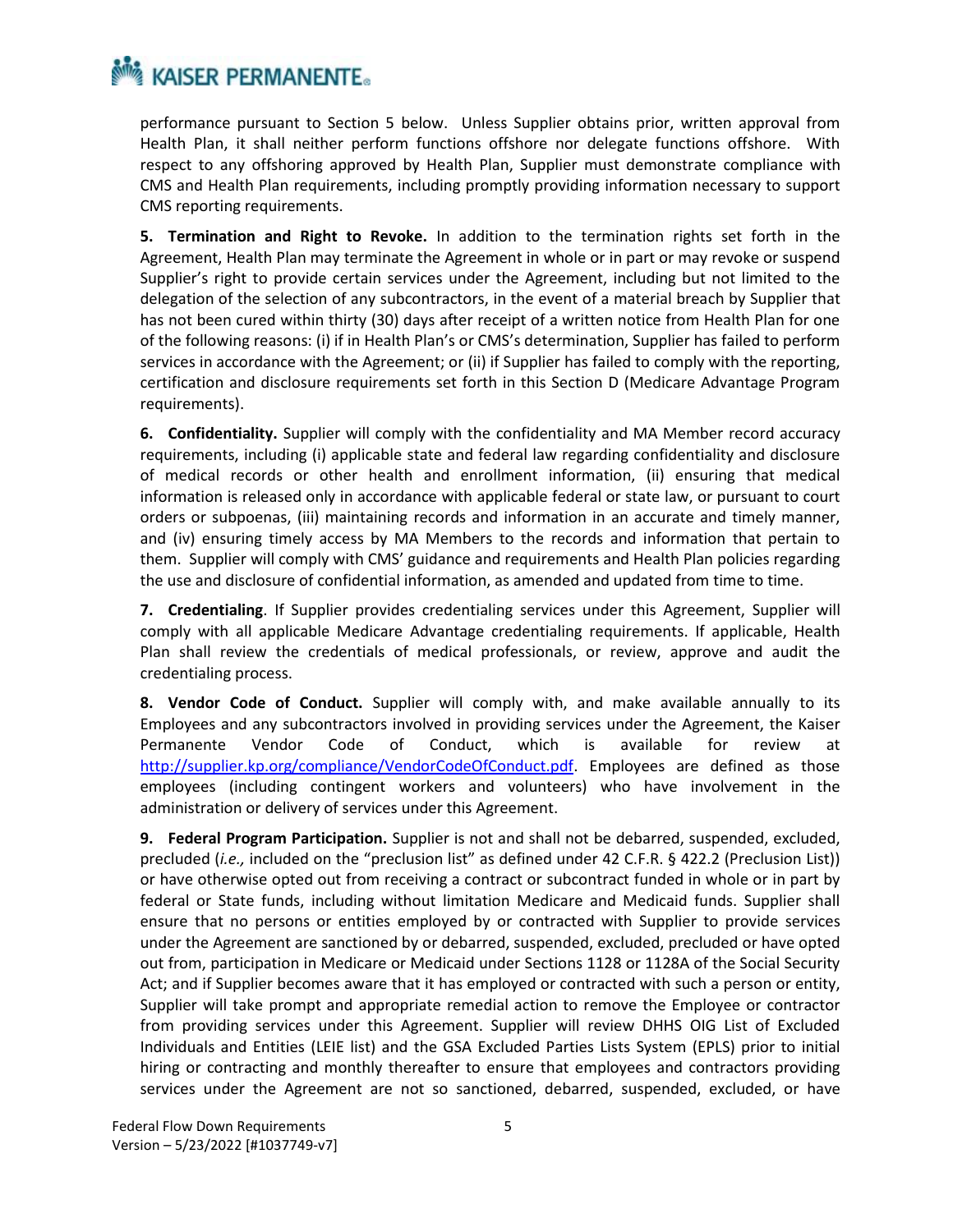otherwise opted out of participating in Medicare. Employees shall be defined as those employees (including contingent workers and volunteers) who have involvement in the administration or delivery of services under this Agreement. Supplier shall also ensure that payments are not made to individuals and entities included on the Preclusion List.

**10. Downstream Subcontracts**. Supplier will include the obligations set forth in this Section C in its subcontracts, including the requirement that these obligations be applicable to all downstream subcontractors.

**11. Federal Funds.** Health Plan is required to give notice that payments made to Supplier under the Agreement are derived in whole or in part from Federal funds.

**12. Certifications and Attestations.** Supplier shall certify on an annual basis, in the format specified by Health Plan, as to Supplier's compliance with the requirements of Sections 2 (Supplier Performance and Reporting), Section 4 (Delegations and Subcontracting), 8 (Vendor Code of Conduct), , 9 (Federal Program Participation) and 10 (Downstream Subcontracts) of this Section C (Medicare Advantage Program requirements).

**13. Oversight**. Health Plan shall oversee and monitor Supplier's performance on an ongoing basis.

**14. Hold Harmless.** Supplier shall not hold MA Members liable for payment of any fees that are the legal obligation of Health Plan.

#### **D.** Affordable Care Act – **Exchanges**.

Health Plan is a Qualified Health Plan ("*QHP*") issuer that is certified and contracted to offer QHPs through certain State-based exchanges or the Federally-facilitated Exchanges using the Federallyfacilitated Exchange technology platform (hereafter "*SBE-FP*" or "*FFE*") and/or through a State-Based Exchange (hereafter *"SBE"*). When the services provided by Supplier support Health Plan's role as a QHP issuer using an SBE-FP, the FFE, and/or an SBE, and/or support the coverage of individuals enrolled in a QHP through the SBE-FPs, FFE and/or SBEs (hereafter *"Exchange Members")* the following provisions shall apply and are incorporated into the Order by this reference:

1. **Delegated Entity**. In the course of performing the duties and obligations set forth in the Agreement (collectively referred to as "*Duties*"), Supplier may constitute a "delegated entity" and may contract with other entities that constitute "downstream entities," as such terms are defined in 45 C.F.R. § 156.20, to assist in performing its Duties;

2. **Compliance with Laws.** Supplier shall comply with all applicable laws and regulations, including but not limited to the provisions of 45 C.F.R. Parts 155 and 156, to the extent relevant, in performing its Duties including but not limited to the privacy and security standards for Non-Exchange Entities (as that term is defined in Part 155) and, when handling the personally identifiable information (PII) of Exchange members and applicants, the terms and conditions set forth in Health Plan's Enhanced Direct Enrollment Agreement for the SBE-FPs and FFM;

3. **Access to Books and Records.** Supplier shall grant access to its books, contracts, computers, or other electronic systems (including medical records and documentation), relating to Supplier's compliance with applicable provisions under 45 C.F.R. Parts 155 and 156 in connection with its Duties, to Health Plan, the SBE-FP, FFM or SBE, as applicable, and the U.S. Department of Health and Human Services ("*HHS*") and its Office of Inspector General (or their designees), for the duration of the period in which the Agreement is effective, and for a minimum of ten (10) years from the date the Agreement terminates;